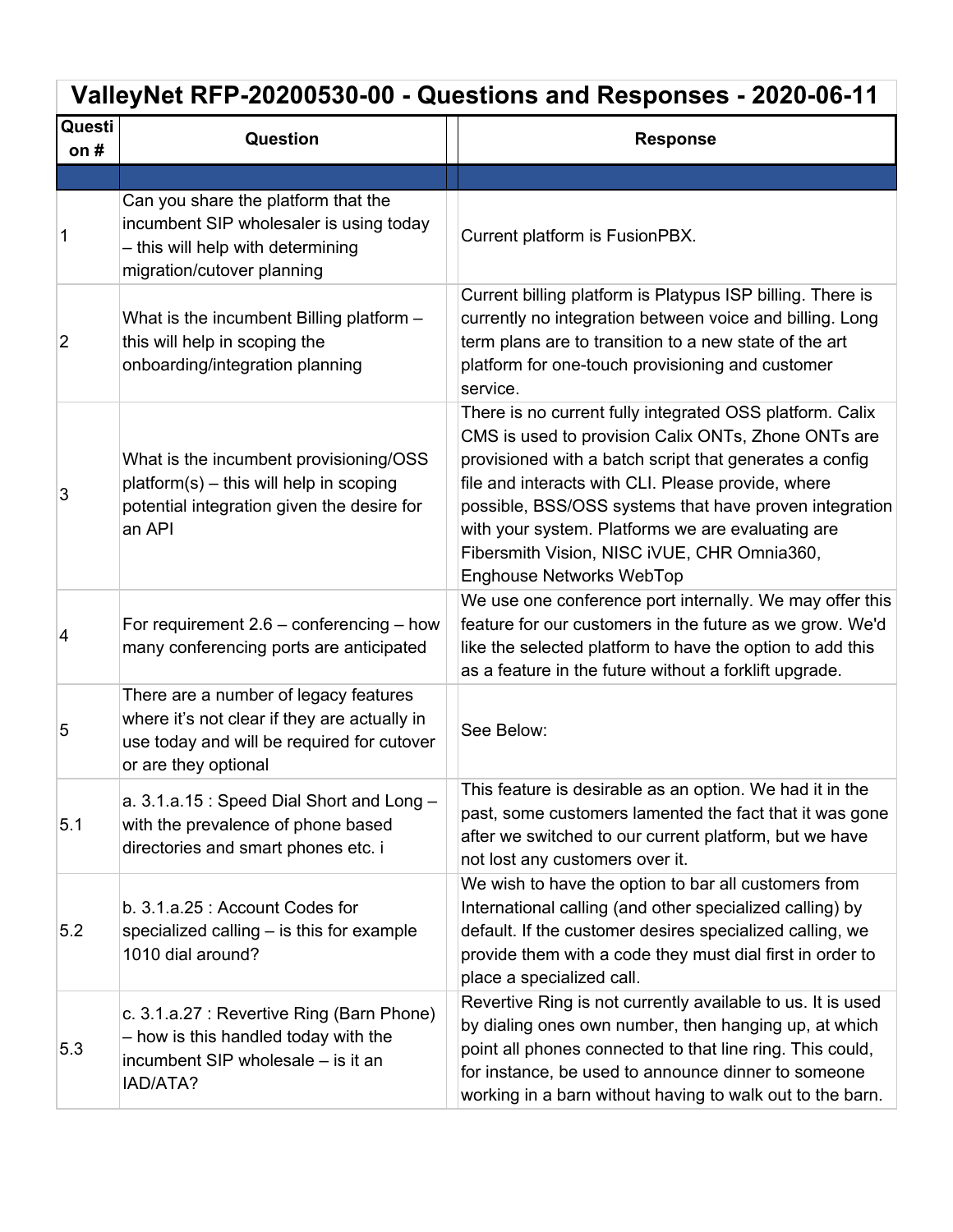| 5.4 | d. $4.1.a.11$ : Hot and Warm line $-$ how is<br>this implemented in a SIP environment<br>where the device has "send" the dial<br>string without line state in a traditional<br><b>TDM</b> switch                                                      | The device is set to send a call with no digits. If line is<br>configured as a hotline, the switch immediately dials the<br>call. If line is a warm line, the switch provides dial tone<br>should the caller intend to dial, or times out and sends to<br>the warm line destination.                                                                                                                                                                                                                                         |
|-----|-------------------------------------------------------------------------------------------------------------------------------------------------------------------------------------------------------------------------------------------------------|------------------------------------------------------------------------------------------------------------------------------------------------------------------------------------------------------------------------------------------------------------------------------------------------------------------------------------------------------------------------------------------------------------------------------------------------------------------------------------------------------------------------------|
| 6   | Is the definition of in-Service (Cutover) on<br>the 20th of August include the migration<br>of current customers?                                                                                                                                     | Yes this assumes all customers are on the new platform.<br>This is subject to full understanding of the parameters<br>that will go into the system to go fully in-service.                                                                                                                                                                                                                                                                                                                                                   |
| 7   | Assuming 2500 lines, can you provide an<br>estimate of the following:                                                                                                                                                                                 | Assuming 3,000 Lines currently - See estimates Below:                                                                                                                                                                                                                                                                                                                                                                                                                                                                        |
| 7.1 | CNAM - Number of Queries per month or<br>per year                                                                                                                                                                                                     | 50 inbound CNAM queries per busy hour                                                                                                                                                                                                                                                                                                                                                                                                                                                                                        |
| 7.2 | Incoming Network Calls - Number of<br>Minutes per month or per year                                                                                                                                                                                   | 50 inbound calls per busy hour x 6 min AHT = 300 Min<br>/hr                                                                                                                                                                                                                                                                                                                                                                                                                                                                  |
| 7.3 | Outgoing Network Calls - Number of<br>minutes per month or per year                                                                                                                                                                                   | 65 outbound calls per busy hour x 3 min AHT = 195 Min<br>/hr                                                                                                                                                                                                                                                                                                                                                                                                                                                                 |
| 7.4 | Local Network Calls - Number of minutes<br>per month                                                                                                                                                                                                  | Not measured included in the above                                                                                                                                                                                                                                                                                                                                                                                                                                                                                           |
| 7.5 | Toll-Free Calling - Number of Minutes per<br>month or per year                                                                                                                                                                                        | 45 outbound 8XX calls per busy hour x 1 min AHT = 45<br>Min /hr                                                                                                                                                                                                                                                                                                                                                                                                                                                              |
| 8   | need a complete list of rate centers                                                                                                                                                                                                                  | ValleyNet does not distinguish rate centers in the billing<br>or translations as they are billing customers a flat rate<br>which gives them access to the entire USA and Canada.<br>Please refer to questions 41 and 42 below for a list of<br>exchanges.                                                                                                                                                                                                                                                                    |
| 9   | The RFC has stated that as of current<br>totals there are 2500 "Customers". Does<br>this mean "billable customers" or does it<br>represent "lines". That is, you have less<br>than 2500 billable customers but some<br>customers have multiple lines. | The number represents the line count, which has now<br>grown to 3000 lines currently.                                                                                                                                                                                                                                                                                                                                                                                                                                        |
| 10  | Can the RFP response be divided into<br>sections to address Residential vs.<br><b>Business solutions?</b>                                                                                                                                             | The response can be divided for residential and<br>business, however information should be included on<br>how ValleyNet can move lines from residential to<br>business or vice versa if two solutions are proposed.                                                                                                                                                                                                                                                                                                          |
| 11  | Is there a Unified desktop or mobile client<br>currently being offered to ValleyNet<br>subscribers? If so, which one?                                                                                                                                 | Currently there is no desktop or mobile client in use.<br>99% of lines are delivered using the SIP client / ATA built<br>in to the Calix or Zhone ONT. A small number of<br>customers have Cisco ATAs. An even smaller number<br>use various IP phones - Yealink, Polycom. Mobility client<br>is optional but ValleyNet should be able to add this<br>capability to the solution without a forklift upgrade.<br>Mobility clients should have access to their phone line<br>both inside and outside of the ValleyNet network. |
| 12  | How did ValleyNet determine the<br>percentage of Business vs. Residential<br>subscribers?                                                                                                                                                             | These percentages were determined based on data in<br>our billing system.                                                                                                                                                                                                                                                                                                                                                                                                                                                    |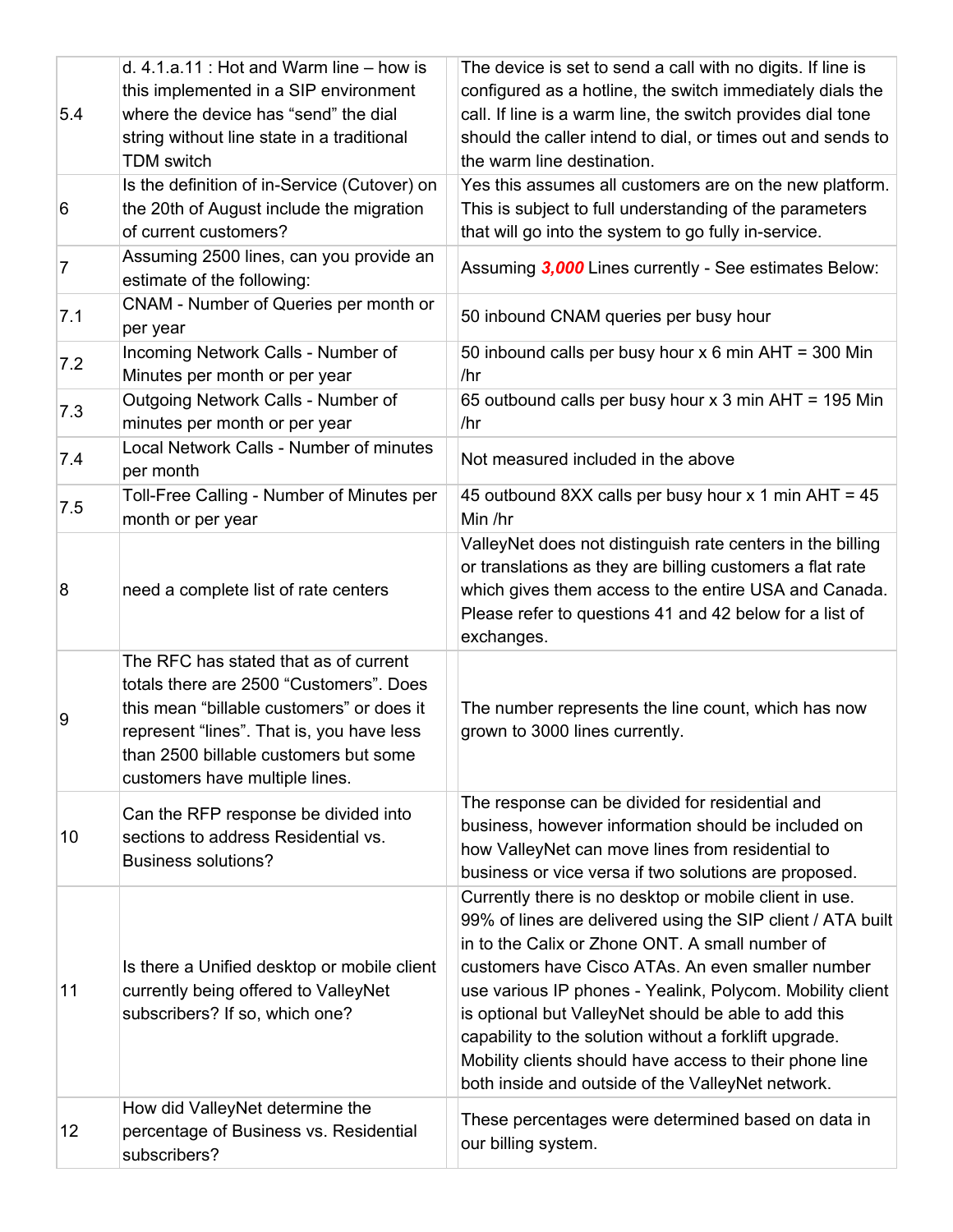| 13     | Can ValleyNet provide details on the<br>following topics:                                                                                                                                                                                                                                                                                                                                                          | See Below:                                                                                                                                                                                                                                                                                                                                                        |
|--------|--------------------------------------------------------------------------------------------------------------------------------------------------------------------------------------------------------------------------------------------------------------------------------------------------------------------------------------------------------------------------------------------------------------------|-------------------------------------------------------------------------------------------------------------------------------------------------------------------------------------------------------------------------------------------------------------------------------------------------------------------------------------------------------------------|
| 13.1   | IP schema for the customer prem<br>devices? RFC1918 vs. public IP space                                                                                                                                                                                                                                                                                                                                            | RFC1918 addresses are used for customer premises<br>devices.                                                                                                                                                                                                                                                                                                      |
| 13.2   | Backhaul between ValleyNet and the<br>current Class 5 provider?                                                                                                                                                                                                                                                                                                                                                    | We have two core routers, one in Norwich, one in<br>Royalton. Each uses an EPL (Ethernet Private Line) to<br>the current provider's network.                                                                                                                                                                                                                      |
| 13.3   | Are SIP registrations pointed at an SBC<br>(proxy)?                                                                                                                                                                                                                                                                                                                                                                | The current provider has an SBC integrated with their<br>switch. ValleyNet does not have its own SBC at this<br>time.                                                                                                                                                                                                                                             |
| 13.3.1 | If so, is this a ValleyNet proxy or that of<br>the Class 5 provider?                                                                                                                                                                                                                                                                                                                                               | The Registrations are pointed to the Class 5 provider.                                                                                                                                                                                                                                                                                                            |
| 13.4   | Does ValleyNet currently acquire their<br>own number blocks from NANP and<br>PAS?                                                                                                                                                                                                                                                                                                                                  | We do not currently acquire our own number blocks.<br>Most lines are ported from ILEC. New numbers should<br>be provided to ValleyNet when end users request them.                                                                                                                                                                                                |
| 14     | For the physical switch solution - Will<br>Valleynet require any TDM connectivity<br>(i.e. media gateway) to the PSTN (e.g.<br>ISUP trunks, SS7 point codes, TCAP, etc)<br>or will a 3rd party SIP trunking provider be<br>used instead?                                                                                                                                                                           | TDM is not required and there are no plans to introduce<br>TDM. It is planned to utilize a 3rd party SIP Trunking<br>Provider. If TDM does become a requirement a TDM to<br>SIP converter will be used, where necessary.                                                                                                                                          |
| 15     | Does Valleynet have an existing virtual<br>VMware-based environment that can be<br>leveraged for software-based network<br>elements?                                                                                                                                                                                                                                                                               | We have a VMWare server, we will need to match the<br>expected minimum hardware and software requirements<br>to support software network elements. ValleyNet will<br>handle that internally.                                                                                                                                                                      |
| 16     | For installation related items - the<br>server-based nature of the our solution<br>eliminates the need for many of the<br>traditional installation related items<br>associated with a legacy Class 5 switch.<br>Would Valleynet consider a self-install<br>(rack/stack/power, IP) of a short stack of<br>servers with remote assistance from the<br>bidder? Or is a full on-site installation<br>service required? | ValleyNet can self-install server and network equipment<br>with guidance from the supplier.                                                                                                                                                                                                                                                                       |
| 17     | Should the base bid include the EOY<br>2022 subscriber counts (5,500 subs) or<br>the EOY 2020 subscriber counts (3,900<br>subs)?                                                                                                                                                                                                                                                                                   | Please note that the current subscriber count is 3000<br><b>lines</b> as it was stated in the RFP as 2500. EOY 2020<br>should be considered for the base bid, however the<br>solution should scale to EOY 2022 and beyond<br>projections without a forklift upgrade.                                                                                              |
| 18     | In section $5.1.a.11 - can you elaborate on$<br>the NoMoRobo compatibility requirement?<br>Is this just allowing the Valleynet<br>subscriber to configure simring to a<br>nomorobo pilot phone number for<br>screening?                                                                                                                                                                                            | ValleyNet would like SimRing as an available feature.<br>We also want a dynamically updated list of restricted<br>callers to cut down on spam calls. Nomorobo can be<br>used to achieve this with SimRing but access to a direct<br>database lookup performed by the switch seems more<br>efficient. We also would like the solution to work with<br>SHAKEN/STIR. |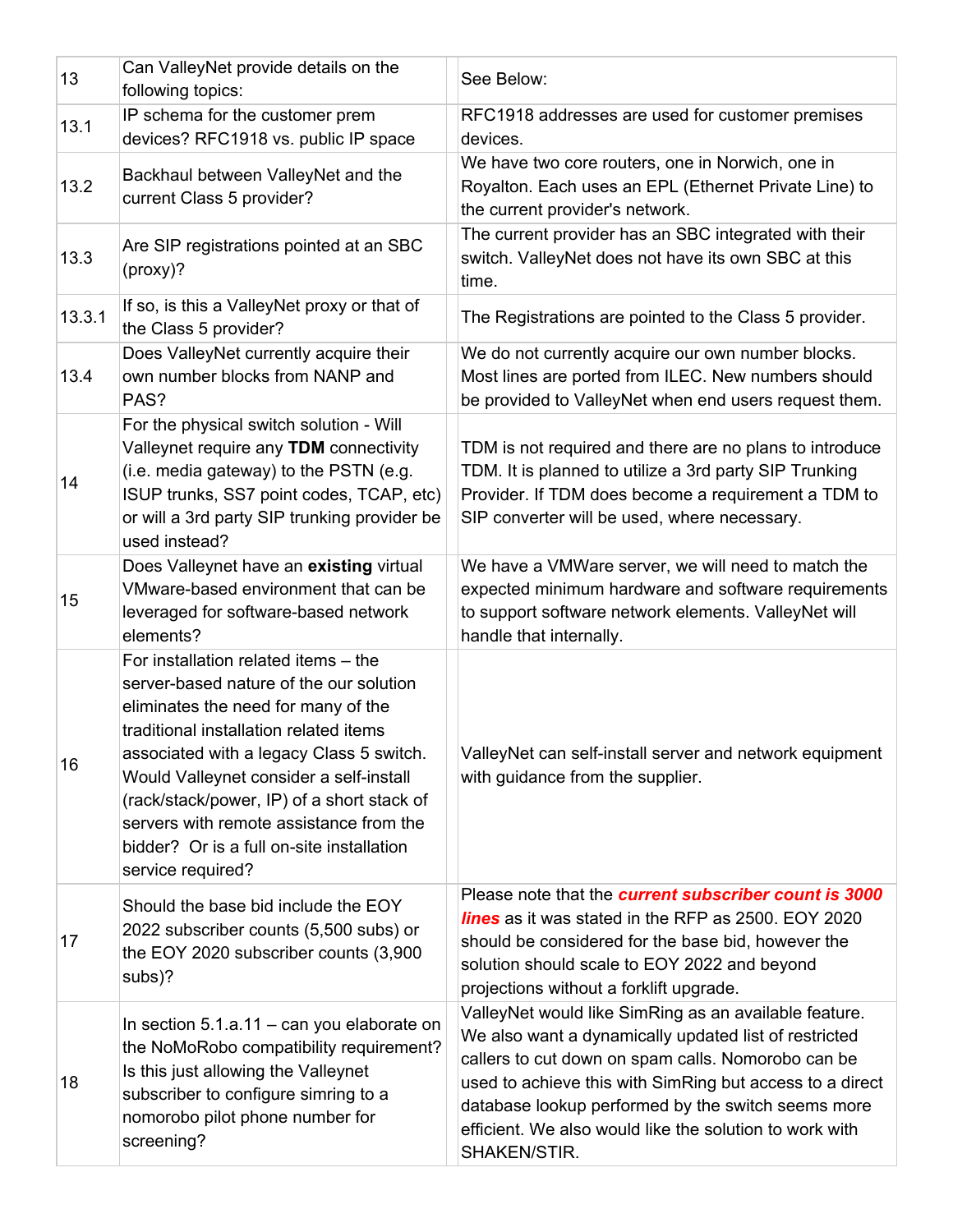| 19 | In section $5.1.a.2$ – there is a reference to<br>geo-redundancy. Is geo-redundancy part<br>of the initial Day-one plan? Or is that a<br>capability Valleynet would like to evolve<br>towards at some future time? If this is a<br>day-one requirement, are both data<br>centers live today with a robust IP<br>network between them? | Georedundancy is not a day-one requirement. We will<br>consider it in the future. The second data center is live<br>today with a robust IP network between the two.                                                                                                                                        |
|----|---------------------------------------------------------------------------------------------------------------------------------------------------------------------------------------------------------------------------------------------------------------------------------------------------------------------------------------|------------------------------------------------------------------------------------------------------------------------------------------------------------------------------------------------------------------------------------------------------------------------------------------------------------|
| 20 | How many access-side SIP trunks (DS-0<br>equivalents) towards IP-PBXs/IADs<br>should we include in the pricing? If not<br>known, we can provide a starter quantity<br>and state it in the assumptions list.                                                                                                                           | Today, there is currently only one access-side SIP trunk.<br>We will consider making a more serious offering of SIP<br>trunks in the future, but our primary focus is to install<br>data services in unserved or underserved areas. Please<br>include a starter quantity.                                  |
| 21 | Is there any objection to a contractor<br>utilizing a sub-contractor i.e., channel<br>partner, to deliver all or part of the<br>proposed solution?                                                                                                                                                                                    | Bidders may include subcontractors in their proposal.<br>Please identify the possible subcontractors and their role<br>in the solution.                                                                                                                                                                    |
| 22 | Can ValleyNet share who their current<br>wholesale provider is?                                                                                                                                                                                                                                                                       | We are not sharing who the current wholesale provider is<br>at this time.                                                                                                                                                                                                                                  |
| 23 | Will ValleyNet be willing and able to<br>provide subscriber and call routing data<br>for the purposes of migrating their<br>subscribers to the proposed solution or<br>will this be the responsibility of the<br>successful bidder working directly with the<br>current wholesale provider?                                           | ValleyNet will work with the bidder to build any<br>translations and subscriber data that we can using the<br>data we are able to access. Data we are unable to<br>access may need to be obtained by other methods or<br>rebuilt.                                                                          |
| 24 | Outside of the requirement for<br>interoperability, can you provide any<br>specific requirements for SIP to TDM<br>converters?                                                                                                                                                                                                        | ValleyNet has no requirements for SIP to TDM<br>conversion at this time. It may be required in the future<br>dealing with legacy PBX's or other equipment.                                                                                                                                                 |
| 25 | Is there a network diagram of the existing<br>architecture that can be shared?                                                                                                                                                                                                                                                        | This shall be provided.                                                                                                                                                                                                                                                                                    |
| 26 | Should vendors bid any ancillary<br>equipment such as Session Border<br>Controllers, TDM to SIP converters, LAN<br>and WAN equipment, firewalls, etc. or is<br>the focus purely on UCaaS services?                                                                                                                                    | We would consider an SBC, other network infrastructure<br>is not necessary. Please identify the minimum<br>requirements for LAN/WAN, Firewall, Ethernet Switches,<br>Routers, & etc.                                                                                                                       |
| 27 | Is ValleyNet also looking for L1 & L2<br>support in their RFP?                                                                                                                                                                                                                                                                        | ValleyNet is looking for the vendor to provide L1 and L2<br>support due to their current staffing levels and<br>capabilities. The main focus is to deliver FTTH as far<br>and wide as they can. Eventually with proper training<br>and experience ValleyNet may take on this additional<br>responsibility. |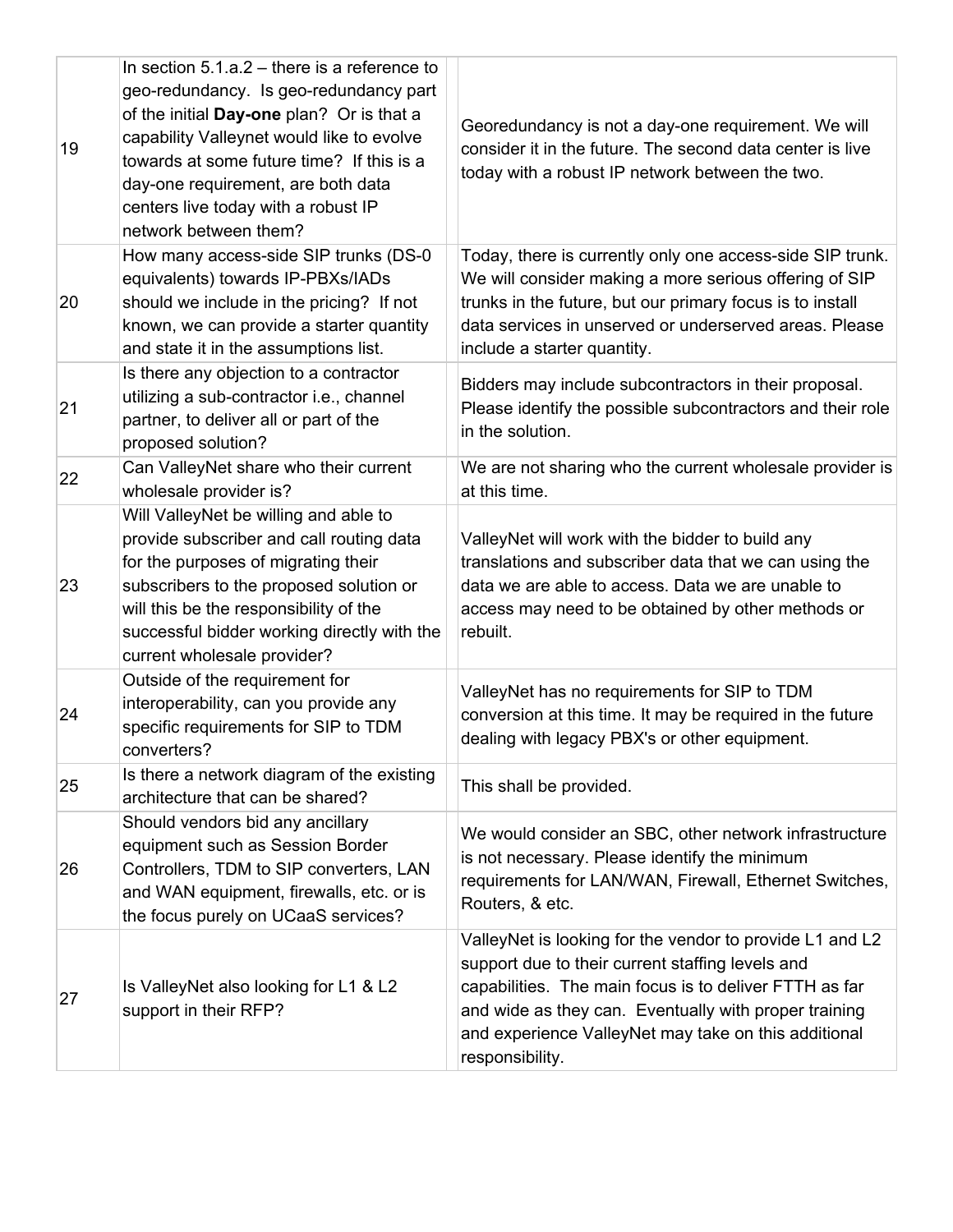| 28   | Will the customer require access to their<br>partition of the switch so that they can<br>manage their own customers or will<br>everything be handled,<br>adds/moves/changes, by the service<br>provider?             | ValleyNet would like as much access to the switch and<br>databases to perform adds, moves, removals, and<br>feature changes autonomously, and our preference is to<br>also manage number porting.                                                                                                                                                                                                                  |
|------|----------------------------------------------------------------------------------------------------------------------------------------------------------------------------------------------------------------------|--------------------------------------------------------------------------------------------------------------------------------------------------------------------------------------------------------------------------------------------------------------------------------------------------------------------------------------------------------------------------------------------------------------------|
| 29   | Are both the hard copy response and the<br>electronic version of the response due by<br>6/26/20 at 4:00 PM EDT or can the<br>electronic version be provided by this date<br>and time with the hard copies to follow? | The delivery of the proposal via a minimum of Soft Copy<br>is required by 26 June 2020 at 4:00pm. Late<br>submissions will not be accepted. Hard copies are<br>expected to follow the soft copy submission and will be<br>used to 'Certify' the soft copy. The Hard copy will be the<br>final standard in case of missmatch of the Hard and Soft<br>copies. The soft copy should be in word, excel, and/or<br>PDF. |
| 30   | What is the 'network infrastructure' that<br>will be connected to the public Network?                                                                                                                                | Network infrastructure:                                                                                                                                                                                                                                                                                                                                                                                            |
| 30.1 | Routers                                                                                                                                                                                                              | -Cisco ASR 1001-x routers                                                                                                                                                                                                                                                                                                                                                                                          |
| 30.2 | Routers and switches                                                                                                                                                                                                 | -Potentially a new vendor for switches and routers to<br>upgrade our backbone to 100Gbps, TDB                                                                                                                                                                                                                                                                                                                      |
| 30.3 | <b>Subscriber Network Termination</b>                                                                                                                                                                                | -Calix E7-2 (EXA)                                                                                                                                                                                                                                                                                                                                                                                                  |
| 30.3 | <b>Subscriber Network Termination</b>                                                                                                                                                                                | -Calix E3-2 (AXOS)                                                                                                                                                                                                                                                                                                                                                                                                 |
| 30.3 | <b>Subscriber Network Termination</b>                                                                                                                                                                                | -Zhone MXK-319 and MXK-819                                                                                                                                                                                                                                                                                                                                                                                         |
| 30.3 | <b>Subscriber Network Termination</b>                                                                                                                                                                                | Network infrastructure, ONTs/ATAs:                                                                                                                                                                                                                                                                                                                                                                                 |
| 30.3 | <b>Subscriber Network Termination</b>                                                                                                                                                                                | -Calix 844G                                                                                                                                                                                                                                                                                                                                                                                                        |
| 30.3 | <b>Subscriber Network Termination</b>                                                                                                                                                                                | -Calix 700 series                                                                                                                                                                                                                                                                                                                                                                                                  |
| 30.3 | <b>Subscriber Network Termination</b>                                                                                                                                                                                | -Zhone 42xx series                                                                                                                                                                                                                                                                                                                                                                                                 |
| 30.3 | <b>Subscriber Network Termination</b>                                                                                                                                                                                | -Zhone 24xx series                                                                                                                                                                                                                                                                                                                                                                                                 |
| 30.3 | <b>Subscriber Network Termination</b>                                                                                                                                                                                | -Small number of Cisco SPA-8008 ATAs                                                                                                                                                                                                                                                                                                                                                                               |
| 30.3 | <b>Subscriber Network Termination</b>                                                                                                                                                                                | -Yealink T29G IP phones (ECFiber offices)                                                                                                                                                                                                                                                                                                                                                                          |
| 31   | What are the 'number blocks' that are<br>assigned to ValleyNet, if any?                                                                                                                                              | Number blocks: There are no NANP number blocks<br>assigned to ECFiber or ValleyNet. Utilizing a 3rd party<br>for number assignments and porting.                                                                                                                                                                                                                                                                   |
| 32   | Is there a FAX SLA for business<br>customers? (T.38 with G.711 fallback)                                                                                                                                             | There is currently no SLA for Fax, but we generally<br>expect and would like it to work. T.38 with G.711 fallback<br>is appropriate.                                                                                                                                                                                                                                                                               |
| 33   | Is there a Session Border Controller on<br>site? (the answer is no)                                                                                                                                                  | ValleyNet does not currently have a session border<br>controller.                                                                                                                                                                                                                                                                                                                                                  |
| 34   | How is QoS managed through the<br>network?                                                                                                                                                                           | Currently their is some QoS configured in our Calix<br>infrastructure but not across entire network. Assitance<br>with QoS configuration is desired if available. Voice is<br>using a dedicated tunnel to the current provider and is<br>not intermingled with data traffic. The Calix does<br>segregate the voice from the data utilizing VLAN's and<br>reserved bandwidth for each.                              |
| 35   | Are there any TDM or SIP trunks to the<br>PSTN?                                                                                                                                                                      | There are no SIP or TDM trunks to the PSTN currently.                                                                                                                                                                                                                                                                                                                                                              |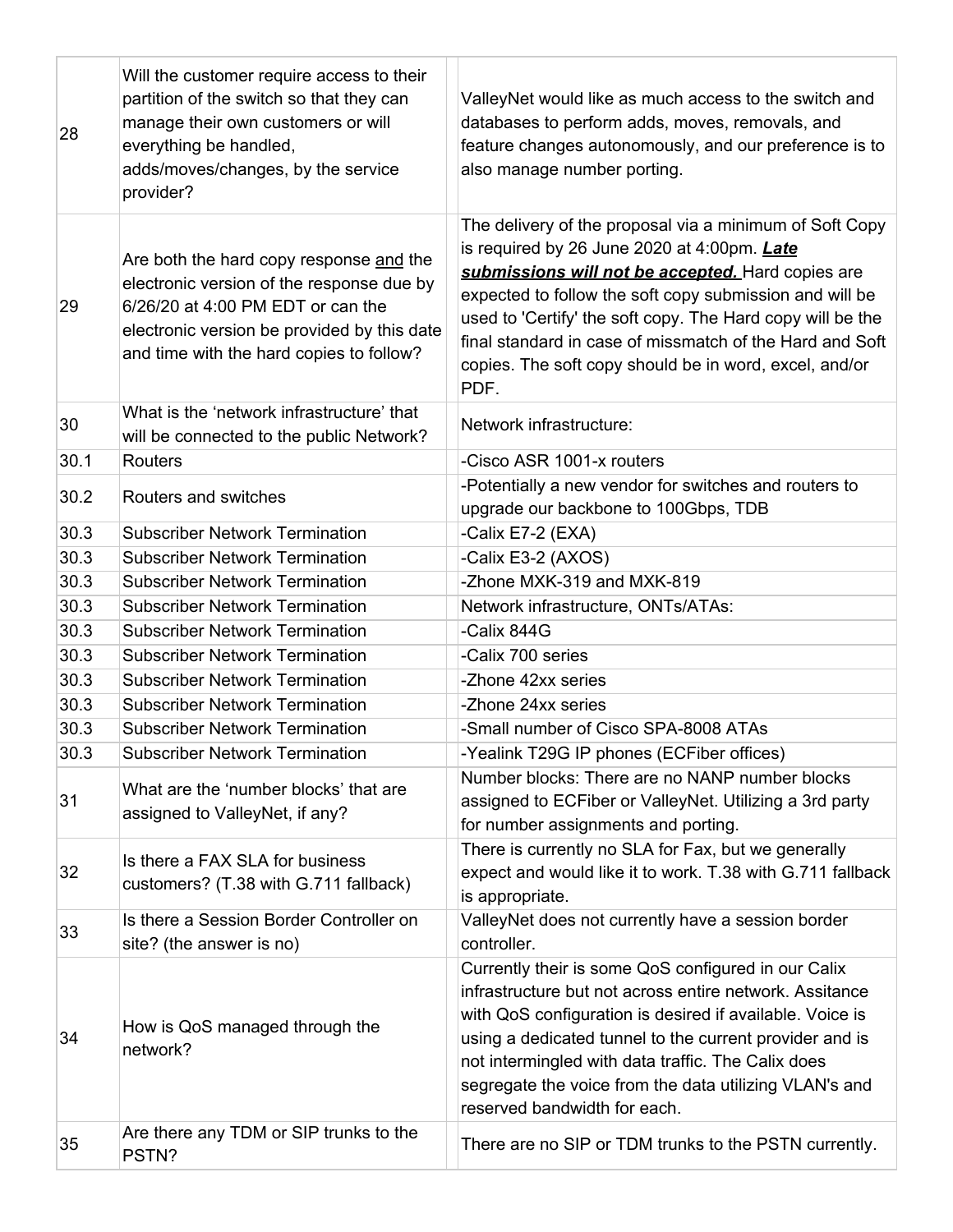| 36 | Is there a mobility client that is being<br>utilized?                            | There is no mobility client in use today. We want this<br>capability, not on day one, though a forklift upgrade<br>should not be required to deploy this feature. Mobility<br>clients should have access to their phone line both inside<br>and outside of the ValleyNet network.                                                                                                                                                                                                                                   |
|----|----------------------------------------------------------------------------------|---------------------------------------------------------------------------------------------------------------------------------------------------------------------------------------------------------------------------------------------------------------------------------------------------------------------------------------------------------------------------------------------------------------------------------------------------------------------------------------------------------------------|
| 37 | Will there be special branding on client<br>applications?                        | Special branding is not absolutely required, but it is<br>strongly desired, and we expect to deploy multiple<br>brands. This should be outlined in the proposal as an<br>option.                                                                                                                                                                                                                                                                                                                                    |
| 38 | Will there be any 'white label' offering to<br>other smaller ISP's or Providers? | White labelling is not required but will be considered in<br>the future. The solution should be able to add white<br>labeling in the future without a forklift upgrade.                                                                                                                                                                                                                                                                                                                                             |
| 39 | What is the current bandwidth for Voice to<br>the Wholesale Provider             | Today, ValleyNet has two geo-redundant 30Mbps<br>circuits to the current provider with a plan to increase<br>when required.                                                                                                                                                                                                                                                                                                                                                                                         |
| 40 | Porting challenges in Vermont                                                    | The only challenges we've had with porting are in VTEL<br>areas where the current provider does not have access;<br>for the most part, we plan to stay out of VTEL territories<br>anyway. Hartland, VT may be a possible exception,<br>802-269 (Comcast) and 802-436 (VTEL). The list below<br>should not be considered exhaustive, as we aren't really<br>sure what the limits will be regarding the number of<br>Communications Utility Districts (CUD) for which<br>ValleyNet will become the operating company. |
| 41 | Lyme, NH exchange for planned<br>upcoming build:                                 | 603-795                                                                                                                                                                                                                                                                                                                                                                                                                                                                                                             |
| 42 | Active NPA-NXX Exchanges served by<br>ValleyNet                                  | 603643                                                                                                                                                                                                                                                                                                                                                                                                                                                                                                              |
| 42 | Active NPA-NXX Exchanges served by<br>ValleyNet                                  | 603718                                                                                                                                                                                                                                                                                                                                                                                                                                                                                                              |
| 42 | Active NPA-NXX Exchanges served by<br>ValleyNet                                  | 802234                                                                                                                                                                                                                                                                                                                                                                                                                                                                                                              |
| 42 | Active NPA-NXX Exchanges served by<br>ValleyNet                                  | 802276                                                                                                                                                                                                                                                                                                                                                                                                                                                                                                              |
| 42 | Active NPA-NXX Exchanges served by<br>ValleyNet                                  | 802280                                                                                                                                                                                                                                                                                                                                                                                                                                                                                                              |
| 42 | Active NPA-NXX Exchanges served by<br>ValleyNet                                  | 802291                                                                                                                                                                                                                                                                                                                                                                                                                                                                                                              |
| 42 | Active NPA-NXX Exchanges served by<br>ValleyNet                                  | 802292                                                                                                                                                                                                                                                                                                                                                                                                                                                                                                              |
| 42 | Active NPA-NXX Exchanges served by<br>ValleyNet                                  | 802295                                                                                                                                                                                                                                                                                                                                                                                                                                                                                                              |
| 42 | Active NPA-NXX Exchanges served by<br>ValleyNet                                  | 802296                                                                                                                                                                                                                                                                                                                                                                                                                                                                                                              |
| 42 | Active NPA-NXX Exchanges served by<br>ValleyNet                                  | 802331                                                                                                                                                                                                                                                                                                                                                                                                                                                                                                              |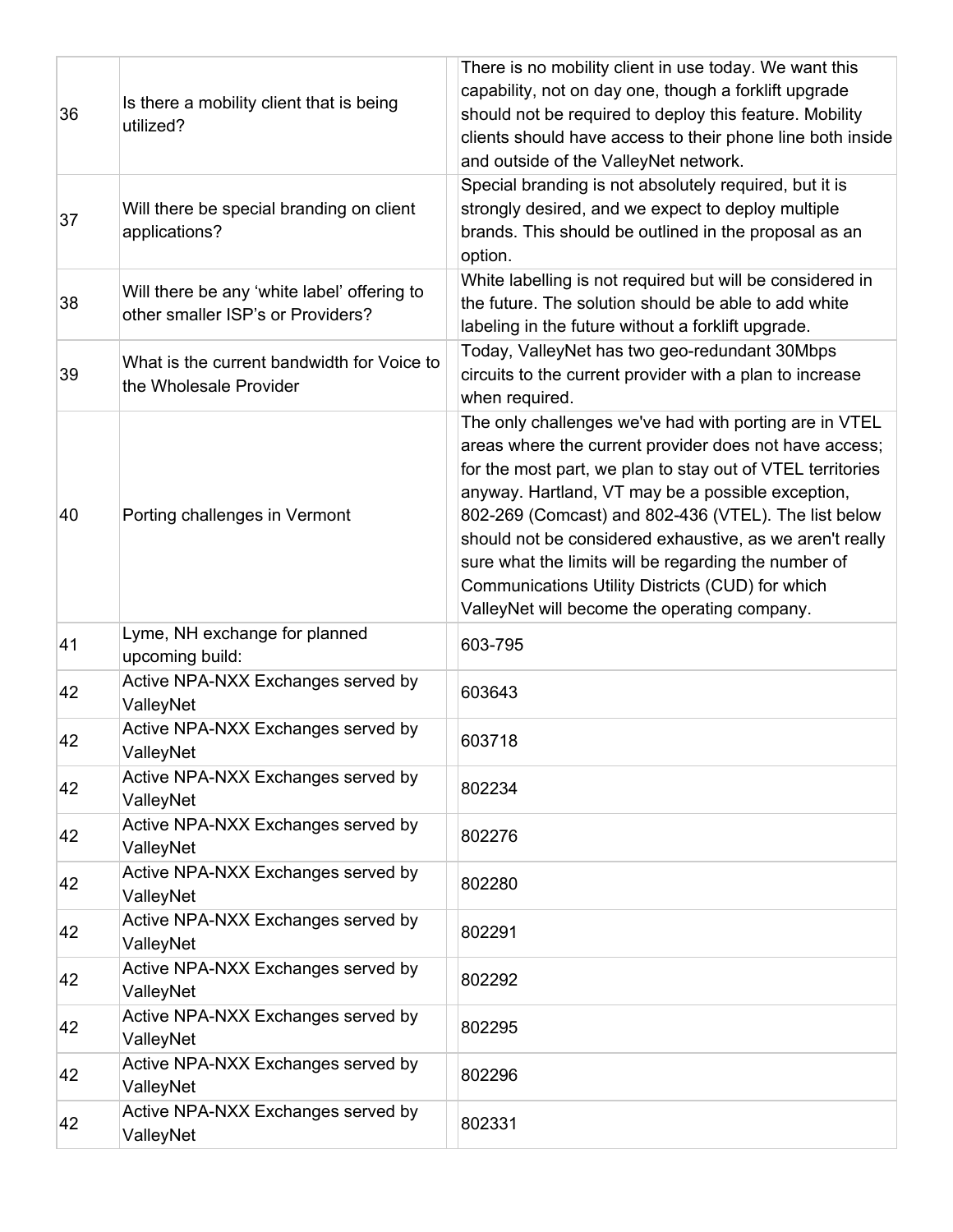| 42 | Active NPA-NXX Exchanges served by<br>ValleyNet | 802332 |
|----|-------------------------------------------------|--------|
| 42 | Active NPA-NXX Exchanges served by<br>ValleyNet | 802333 |
| 42 | Active NPA-NXX Exchanges served by<br>ValleyNet | 802369 |
| 42 | Active NPA-NXX Exchanges served by<br>ValleyNet | 802392 |
| 42 | Active NPA-NXX Exchanges served by<br>ValleyNet | 802431 |
| 42 | Active NPA-NXX Exchanges served by<br>ValleyNet | 802432 |
| 42 | Active NPA-NXX Exchanges served by<br>ValleyNet | 802457 |
| 42 | Active NPA-NXX Exchanges served by<br>ValleyNet | 802476 |
| 42 | Active NPA-NXX Exchanges served by<br>ValleyNet | 802484 |
| 42 | Active NPA-NXX Exchanges served by<br>ValleyNet | 802526 |
| 42 | Active NPA-NXX Exchanges served by<br>ValleyNet | 802546 |
| 42 | Active NPA-NXX Exchanges served by<br>ValleyNet | 802565 |
| 42 | Active NPA-NXX Exchanges served by<br>ValleyNet | 802587 |
| 42 | Active NPA-NXX Exchanges served by<br>ValleyNet | 802625 |
| 42 | Active NPA-NXX Exchanges served by<br>ValleyNet | 802649 |
| 42 | Active NPA-NXX Exchanges served by<br>ValleyNet | 802674 |
| 42 | Active NPA-NXX Exchanges served by<br>ValleyNet | 802685 |
| 42 | Active NPA-NXX Exchanges served by<br>ValleyNet | 802693 |
| 42 | Active NPA-NXX Exchanges served by<br>ValleyNet | 802727 |
| 42 | Active NPA-NXX Exchanges served by<br>ValleyNet | 802728 |
| 42 | Active NPA-NXX Exchanges served by<br>ValleyNet | 802729 |
| 42 | Active NPA-NXX Exchanges served by<br>ValleyNet | 802738 |
| 42 | Active NPA-NXX Exchanges served by<br>ValleyNet | 802746 |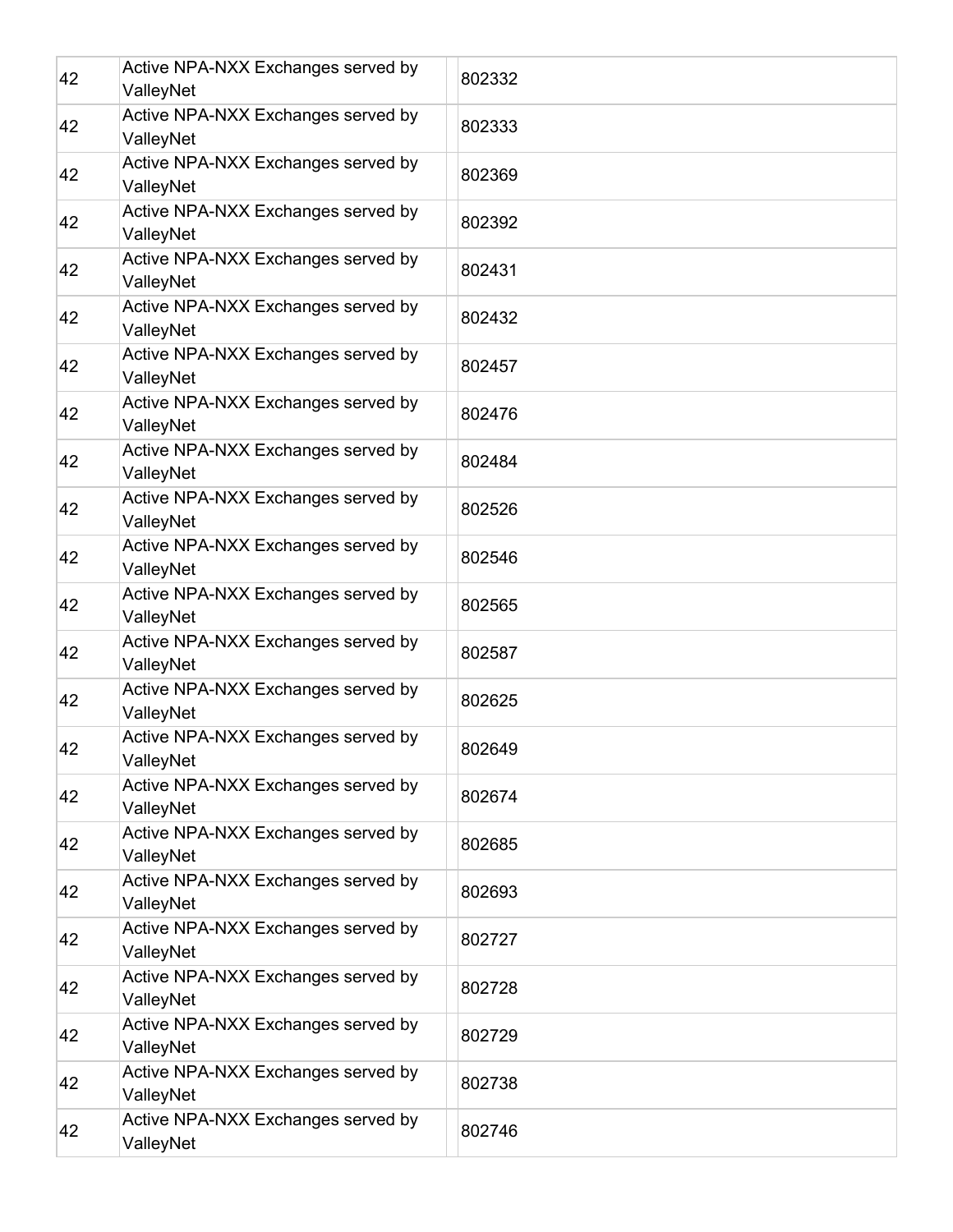| 42                          | Active NPA-NXX Exchanges served by<br>ValleyNet | 802763 |
|-----------------------------|-------------------------------------------------|--------|
| 42                          | Active NPA-NXX Exchanges served by<br>ValleyNet | 802765 |
| 42                          | Active NPA-NXX Exchanges served by<br>ValleyNet | 802767 |
| 42                          | Active NPA-NXX Exchanges served by<br>ValleyNet | 802785 |
| 42                          | Active NPA-NXX Exchanges served by<br>ValleyNet | 802788 |
| 42                          | Active NPA-NXX Exchanges served by<br>ValleyNet | 802793 |
| 42                          | Active NPA-NXX Exchanges served by<br>ValleyNet | 802883 |
| 42                          | Active NPA-NXX Exchanges served by<br>ValleyNet | 802889 |
| 42                          | Active NPA-NXX Exchanges served by<br>ValleyNet | 802952 |
| 42                          | Active NPA-NXX Exchanges served by<br>ValleyNet | 802967 |
| 42                          | Active NPA-NXX Exchanges served by<br>ValleyNet | 802999 |
|                             |                                                 |        |
| Prepared by Steve Head      |                                                 |        |
| <b>HEADNetworks</b>         |                                                 |        |
| steve.head@headnetworks.com |                                                 |        |
| +1-603-626-9848             |                                                 |        |
|                             |                                                 |        |

This is an updated response to question 27 regarding support is the following:

27 Is ValleyNet also looking for L1 & L2 support in their RFP?

## **Original response:**

ValleyNet is looking for the vendor to provide L1 and L2 support due to their current staffing levels and capabilities.

The main focus is to deliver FTTH as far and wide as they can. Eventually with proper training and experience ValleyNet may take on this additional responsibility.

#### **Updated Answer:**

To help clear up some confusion the support tree to be included in the proposal should be the following:

1. Customer contacts ValleyNet Customer Service for add, move, change, delete, billing, or repair